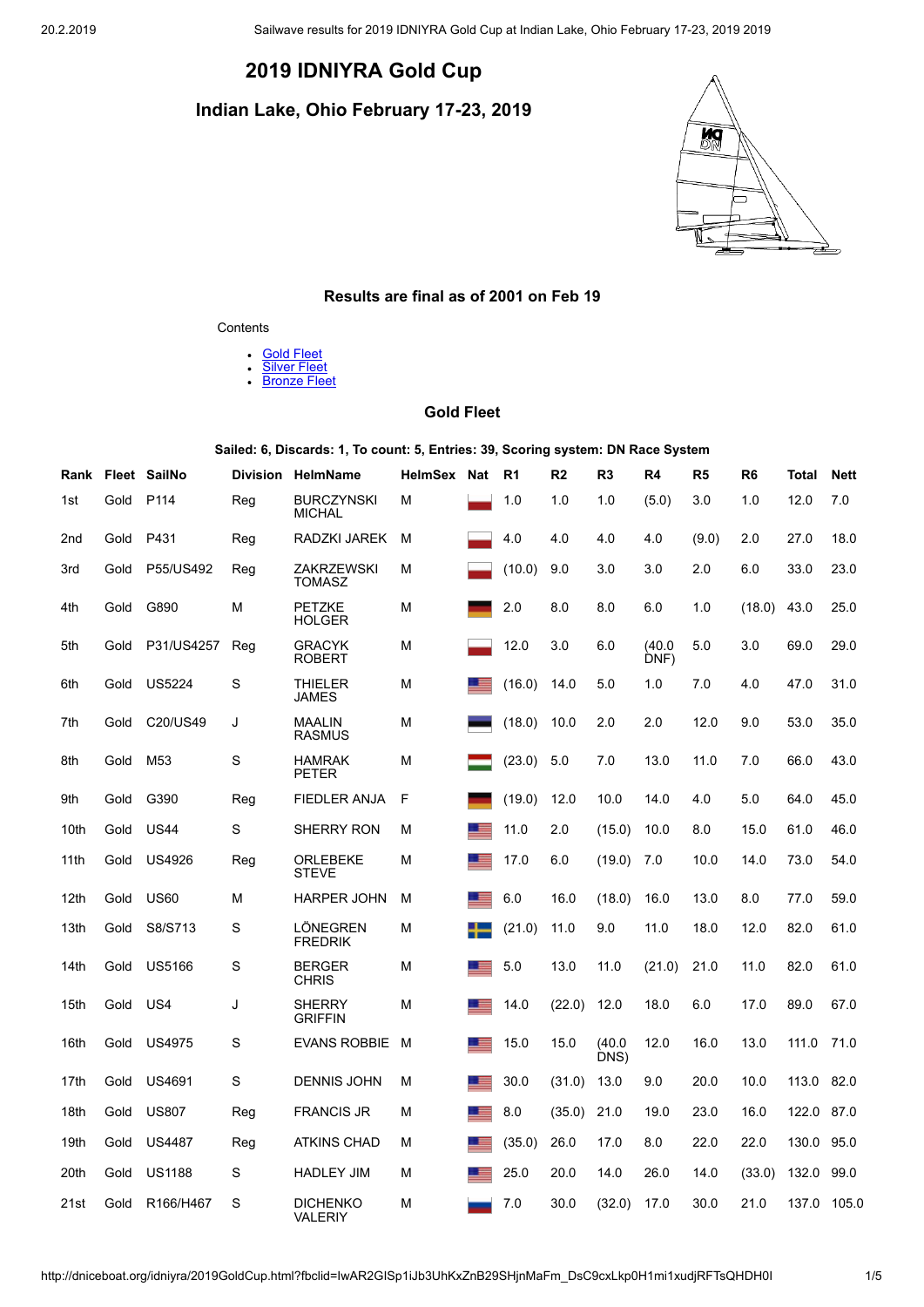|      |      | Rank Fleet SailNo | <b>Division</b> | <b>HelmName</b>                     | HelmSex Nat |                  | R1             | R2                 | R3                 | R4                 | R <sub>5</sub>     | R <sub>6</sub>     | Total | <b>Nett</b> |
|------|------|-------------------|-----------------|-------------------------------------|-------------|------------------|----------------|--------------------|--------------------|--------------------|--------------------|--------------------|-------|-------------|
| 22nd | Gold | G107              | S               | <b>ZEIGER</b><br><b>BERND</b>       | M           |                  | 20.0           | 18.0               | (30.0)             | 15.0               | 27.0               | 26.0               | 136.0 | 106.0       |
| 23rd | Gold | G737              | S               | <b>BOHN JOERG</b>                   | M           |                  | 3.0            | 17.0               | 33.0               | 30.0               | (35.0)             | 25.0               | 143.0 | 108.0       |
| 24th | Gold | <b>US3535</b>     | М               | <b>KENT JEFF</b>                    | M           |                  | 22.0           | (33.0)             | 28.0               | 22.0               | 15.0               | 24.0               | 144.0 | 111.0       |
| 25th | Gold | US3               | M               | <b>GROGAN JIM</b>                   | М           |                  | 26.0           | 24.0               | 20.0               | 28.0               | 17.0               | (30.0)             | 145.0 | 115.0       |
| 26th | Gold | <b>US2500</b>     | S               | <b>SMITH ERIC</b>                   | M           |                  | 13.0           | 19.0               | (34.0)             | 33.0               | 26.0               | 29.0               | 154.0 | 120.0       |
| 27th | Gold | G551              | <b>GM</b>       | <b>SEEGERS</b><br><b>CHRISTIAN</b>  | м           |                  | (40.0)<br>DNS) | 21.0               | 22.0               | 20.0               | 31.0               | 31.0               | 165.0 | 125.0       |
| 28th | Gold | P345/P679         | Reg             | <b>SUKOW JERZY</b>                  | м           |                  | 28.0           | 28.0               | 27.0               | 24.0               | (29.0)             | 19.0               | 155.0 | 126.0       |
| 29th | Gold | <b>US5469</b>     | Reg             | <b>MOORE</b><br><b>OLIVER</b>       | M           |                  | (40.0)<br>DNS) | 27.0               | 25.0               | 23.0               | 33.0               | 20.0               | 168.0 | 128.0       |
| 30th | Gold | <b>US5014</b>     | Reg             | <b>ISABELL MARK</b>                 | м           |                  | 32.0           | (34.0)             | 23.0               | 34.0               | 19.0               | 23.0               | 165.0 | 131.0       |
| 31st | Gold | <b>US5219</b>     | S               | <b>BAKER KENT</b>                   | М           |                  | 34.0           | (36.0)             | 16.0               | 32.0               | 24.0               | 27.0               | 169.0 | 133.0       |
| 32nd | Gold | P243/G679         | Reg             | <b>SZCZESNY</b><br>ADAM             | M           |                  | 9.0            | 7.0                | (40.0)<br>DNS)     | 40.0<br><b>DNS</b> | 40.0<br><b>DNS</b> | 40.0<br><b>DNS</b> | 176.0 | 136.0       |
| 33rd | Gold | US4009            | <b>GM</b>       | <b>BRUSH DON</b>                    | м           |                  | 29.0           | 25.0               | 29.0               | 29.0               | 25.0               | (32.0)             | 169.0 | 137.0       |
| 34th | Gold | KC2766            | $\mathbf S$     | <b>VAN ROSSEM</b><br><b>PETER</b>   | М           | $\ddot{\bullet}$ | 27.0           | 29.0               | (35.0)             | 25.0               | 34.0               | 28.0               | 178.0 | 143.0       |
| 35th | Gold | US4638            | S               | <b>LOVEJOY GUY</b>                  | М           |                  | 24.0           | 23.0               | 24.0               | 35.0               | (40.0)<br>DNS)     | 40.0<br><b>DNS</b> | 186.0 | 146.0       |
| 36th | Gold | <b>US5415</b>     | Reg             | <b>MILLER</b><br><b>CHRISTOPHER</b> | M           |                  | 31.0           | 32.0               | 26.0               | 27.0               | 32.0               | (35.0)             | 183.0 | 148.0       |
| 37th | Gold | <b>US4512</b>     | М               | <b>MADDEN</b><br><b>STEVE</b>       | М           |                  | 33.0           | (37.0)             | 31.0               | 31.0               | 28.0               | 34.0               | 194.0 | 157.0       |
| 38th | Gold | P <sub>155</sub>  | Reg             | <b>ZAKRZEWSKI</b><br><b>LUKASZ</b>  | М           |                  | (40.0)<br>DNS) | 40.0<br><b>DNS</b> | 40.0<br><b>DNS</b> | 40.0<br><b>DNS</b> | 40.0<br>DNS        | 40.0<br><b>DNS</b> | 240.0 | 200.0       |
| 38th | Gold | P <sub>13</sub>   | S               | <b>DAREK</b><br><b>KARDAS</b>       | М           |                  | (40.0)<br>DNS) | 40.0<br><b>DNS</b> | 40.0<br><b>DNS</b> | 40.0<br><b>DNS</b> | 40.0<br><b>DNS</b> | 40.0<br><b>DNS</b> | 240.0 | 200.0       |

# **Silver Fleet**

**Sailed: 6, Discards: 1, To count: 5, Entries: 36, Scoring system: DN Race System**

<span id="page-1-0"></span>

|                 |             | Rank Fleet SailNo | <b>Division</b> | <b>HelmName</b>                    | <b>HelmSex</b> | <b>Nat</b>       | R1     | R <sub>2</sub> | R3             | R4            | R <sub>5</sub> | R <sub>6</sub> | Total | <b>Nett</b> |
|-----------------|-------------|-------------------|-----------------|------------------------------------|----------------|------------------|--------|----------------|----------------|---------------|----------------|----------------|-------|-------------|
| 1st             |             | Silver US5116     | S               | <b>CLAPP DAVID</b>                 | M              | <u>e se</u>      | 2.0    | (5.0)          | 4.0            | 1.0           | 1.0            | 5.0            | 18.0  | 13.0        |
| 2 <sub>nd</sub> |             | Silver US5432     | M               | <b>BLOOM MIKE</b>                  | M              |                  | (14.0) | 3.0            | 5.0            | 3.0           | 2.0            | 3.0            | 30.0  | 16.0        |
| 3rd             |             | Silver US3705     | S               | <b>HOLMAN</b><br><b>ROBERT</b>     | M              | 트                | 1.0    | 6.0            | 9.0            | 8.0           | 3.0            | (20.0)         | 47.0  | 27.0        |
| 4th             | Silver Z102 |                   | Reg             | <b>L'HUILLIER</b><br><b>ARNAUD</b> | M              | ۰                | 7.0    | 4.0            | 8.0            | (12.0)        | 8.0            | 4.0            | 43.0  | 31.0        |
| 5th             |             | Silver US5435     | Reg             | <b>KJOLLER</b><br><b>JODY</b>      | M              | 드르               | 23.0   | 2.0            | 6.0            | 2.0           | (26.0)         | 1.0            | 60.0  | 34.0        |
| 6th             |             | Silver US111      | J               | <b>KOCH MATT</b><br>(N)            | м              | $\equiv$         | 3.0    | (17.0)         | 2.0            | 4.0           | 11.0           | 16.0           | 53.0  | 36.0        |
| 7th             |             | Silver US5393     | Reg             | <b>LASHAWAY</b><br><b>RYAN</b>     | M              | 三                | 8.0    | 11.0           | 1.0            | (14.0)        | 5.0            | 13.0           | 52.0  | 38.0        |
| 8th             |             | Silver US5352     | S               | <b>HEARN</b><br><b>DANIEL</b>      | M              | 트                | 9.0    | 1.0            | (37.0)<br>DNS) | 6.0           | 13.0           | 10.0           | 76.0  | 39.0        |
| 9th             |             | Silver US3283     | <b>GM</b>       | <b>WILLIAMS</b><br><b>JOHN</b>     | M              | 드                | 6.0    | 12.0           | 10.0           | (13.0)        | 7.0            | 6.0            | 54.0  | 41.0        |
| 10th            |             | Silver KC5247     | S               | <b>MARZENSKI</b><br><b>JACEK</b>   | M              | $\ddot{\bullet}$ | 15.0   | 8.0            | 3.0            | $(24.0)$ 12.0 |                | 12.0           | 74.0  | 50.0        |
| 11th            |             | Silver KC4536     | S               | <b>CRINION BOB</b>                 | м              | Н                | 13.0   | (25.0)         | 12.0           | 7.0           | 4.0            | 14.0           | 75.0  | 50.0        |
| 12th            |             | Silver US5053     | M               | <b>REIS GEORGE</b>                 | М              |                  | 17.0   | 13.0           | (21.0)         | 5.0           | 14.0           | 2.0            | 72.0  | 51.0        |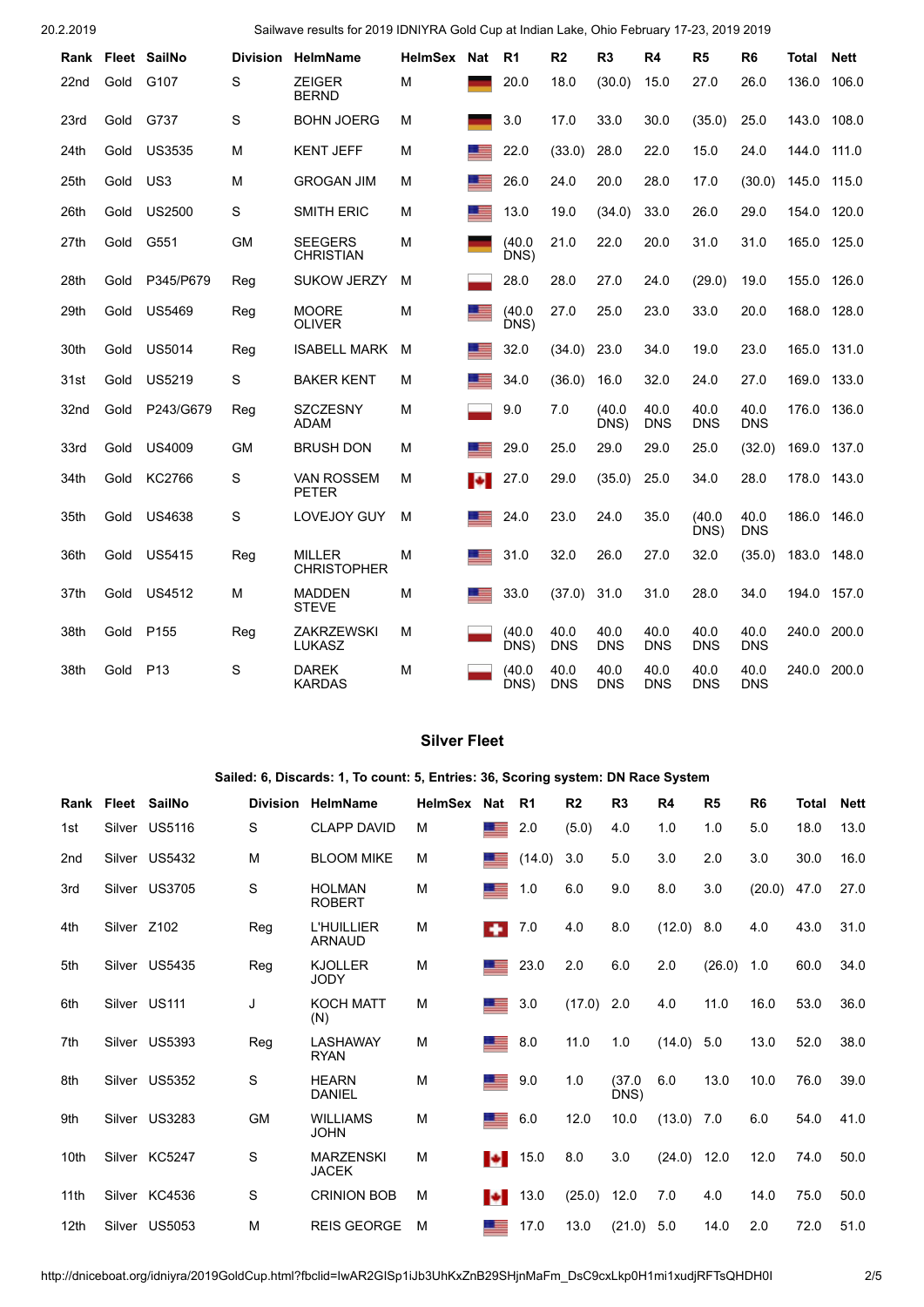|                  | Rank Fleet SailNo     |           | Division HelmName                          | HelmSex Nat |    | R1             | R <sub>2</sub>     | R3                 | R4                 | R5                 | R6                 | Total      | Nett        |
|------------------|-----------------------|-----------|--------------------------------------------|-------------|----|----------------|--------------------|--------------------|--------------------|--------------------|--------------------|------------|-------------|
| 13th             | Silver KC5514         | S         | <b>CURTIS JOHN</b>                         | М           | ы  | 11.0           | 10.0               | 14.0               | (25.0)             | 10.0               | 15.0               | 85.0       | 60.0        |
| 14th             | Silver US4882         | GМ        | <b>WOLLAM</b><br><b>RICHARD</b>            | М           |    | 12.0           | 9.0                | (24.0)             | 11.0               | 24.0               | 8.0                | 88.0       | 64.0        |
| 15th             | Silver US5358         | S         | <b>FROST DAVID</b>                         | M           |    | 4.0            | 15.0               | 17.0               | 17.0               | 15.0               | (18.0)             | 86.0       | 68.0        |
| 16th             | Silver S107/US5144    | М         | <b>BOKFORS</b><br><b>STEFAN</b>            | M           |    | 10.0           | 14.0               | 16.0               | 10.0               | 19.0               | (23.0)             | 92.0       | 69.0        |
| 17th             | Silver US637          | J         | <b>MEADE</b><br><b>JOSEPH</b>              | М           | ▝▝ | 18.0           | 18.0               | 20.0               | 9.0                | 9.0                | (26.0)             | 100.0 74.0 |             |
| 18th             | Silver KC4360         | GМ        | <b>BABY ANDRÉ</b>                          | М           | ы  | 19.0           | (20.0)             | 19.0               | 15.0               | 18.0               | 7.0                | 98.0       | 78.0        |
| 19th             | Silver US4249         | M         | <b>GLICK DAVE</b>                          | М           |    | (26.0)         | 7.0                | 7.0                | 22.0               | 17.0               | 25.0               | 104.0      | 78.0        |
| 20th             | Silver US3947         | S         | <b>WHITEHAIR</b><br>JAY                    | м           |    | 20.0           | 16.0               | 13.0               | 19.0               | (29.0)             | 19.0               | 116.0      | 87.0        |
| 21st             | Silver US4738         |           | <b>PARKER DICK</b>                         | M           |    | (35.0)         | 33.0               | 11.0               | 30.0               | 6.0                | 9.0                | 124.0      | 89.0        |
| 22 <sub>nd</sub> | Silver US4775         | S         | <b>WHITCOMB</b><br>EBEN                    | M           |    | 5.0            | (26.0)             | 22.0               | 16.0               | 25.0               | 24.0               | 118.0      | 92.0        |
| 23rd             | Silver KC5508         | Reg       | <b>MABBOUX</b><br><b>NICOLAS</b>           | м           | ы  | 22.0           | 19.0               | 15.0               | 18.0               | 21.0               | (28.0)             | 123.0 95.0 |             |
| 24th             | Silver US5451         | S         | <b>ALLEN ANDY</b>                          | М           | ▝▝ | (31.0)         | 28.0               | 29.0               | 20.0               | 16.0               | 11.0               | 135.0      | 104.0       |
| 25th             | Silver US4789         | S         | <b>CLARK CHRIS</b>                         | M           |    | 16.0           | 21.0               | 23.0               | 27.0               | (28.0)             | 21.0               | 136.0      | 108.0       |
| 26th             | Silver US4868         | М         | <b>RICHARDS</b><br>JULIE                   | F           |    | 28.0           | (30.0)             | 18.0               | 26.0               | 23.0               | 27.0               | 152.0      | 122.0       |
| 27th             | Silver US610          | GМ        | JONES DON                                  | М           |    | 27.0           | 24.0               | 26.0               | (31.0)             | 30.0               | 17.0               | 155.0      | 124.0       |
| 28th             | Silver US445          | м         | <b>CAVE ROBERT</b>                         | м           |    | (30.0)         | 22.0               | 27.0               | 23.0               | 22.0               | 30.0               | 154.0      | 124.0       |
| 29th             | Silver US4974         | J         | <b>JONES STAN</b>                          | M           |    | (33.0)         | 27.0               | 25.0               | 28.0               | 20.0               | 29.0               | 162.0      | 129.0       |
| 30th             | Silver US5633         | Reg       | <b>JOHANSON</b><br><b>PETER</b>            | M           | ▝▝ | 34.0           | 31.0               | 28.0               | 21.0               | (37.0)<br>DNS)     | 22.0               | 173.0      | 136.0       |
| 31st             | Silver US5540         | М         | <b>BISHOP RICK</b>                         | M           |    | 24.0           | (32.0)             | 31.0               | 29.0               | 27.0               | 32.0               | 175.0      | 143.0       |
| 32nd             | Silver US5590         | Reg       | <b>GORDON</b><br><b>CHRISTOPHER</b>        | M           |    | 32.0           | 29.0               | 30.0               | (37.0<br>DNS)      | 31.0               | 31.0               |            | 190.0 153.0 |
| 33rd             | Silver P107/US51661 S |           | ARTUR-<br><b>STEFANIUK</b><br><b>MAREK</b> | M           |    | 25.0           | 23.0               | (37.0)<br>DNS)     | 37.0<br><b>DNS</b> | 37.0<br><b>DNS</b> | 37.0<br><b>DNS</b> |            | 196.0 159.0 |
| 34th             | Silver US5193         | Reg       | <b>ANDERSON</b><br><b>ERIC</b>             | M           | __ | 21.0           | (37.0)<br>DNS)     | 37.0<br><b>DNS</b> | 37.0<br><b>DNS</b> | 37.0<br><b>DNS</b> | 37.0<br><b>DNS</b> |            | 206.0 169.0 |
| 35th             | Silver US3433         | <b>GM</b> | <b>CUMMINS</b><br><b>ROBERT</b>            | M           |    | 29.0           | 34.0               | (37.0)<br>DNS)     | 37.0<br><b>DNS</b> | 37.0<br><b>DNS</b> | 37.0<br><b>DNS</b> |            | 211.0 174.0 |
| 36th             | Silver US4155         | М         | LEMBERG-SR.<br><b>RICK</b>                 | M           |    | (37.0)<br>DNS) | 37.0<br><b>DNS</b> | 37.0<br><b>DNS</b> | 37.0<br><b>DNS</b> | 37.0<br><b>DNS</b> | 37.0<br><b>DNS</b> |            | 222.0 185.0 |

## **Bronze Fleet**

### **Sailed: 5, Discards: 1, To count: 4, Entries: 36, Scoring system: DN Race System**

<span id="page-2-0"></span>

| Rank | Fleet         | SailNo        | <b>Division</b> | HelmName                        | HelmSex Nat |              | R1             | R <sub>2</sub> | R <sub>3</sub> | R4   | R <sub>5</sub> | Total | Nett |
|------|---------------|---------------|-----------------|---------------------------------|-------------|--------------|----------------|----------------|----------------|------|----------------|-------|------|
| 1st  | <b>Bronze</b> | <b>US1301</b> | S               | <b>COBERLY CHAD</b>             | M           | 드르           | (3.0)          | 1.0            | 1.0            | 3.0  | 2.0            | 10.0  | 7.0  |
| 2nd  | Bronze        | OE213/US338 S |                 | UHLMANN<br><b>PETER</b>         | М           |              | 8.0            | (37.0<br>DNS)  | 2.0            | 1.0  | 1.0            | 49.0  | 12.0 |
| 3rd  | Bronze        | US5420        | Reg             | <b>DEYE MICHAEL</b>             | M           | 트            | 2.0            | 5.0            | 3.0            | 2.0  | (7.0)          | 19.0  | 12.0 |
| 4th  | <b>Bronze</b> | <b>US5298</b> | M               | <b>BROWN SCOTT</b>              | M           | 드            | 1.0            | 4.0            | 4.0            | 4.0  | (8.0)          | 21.0  | 13.0 |
| 5th  | Bronze        | <b>US5486</b> | Reg             | <b>ELSMO DAVID</b>              | M           | 트            | (37.0)<br>DNS) | 2.0            | 5.0            | 11.0 | 4.0            | 59.0  | 22.0 |
| 5th  | Bronze        | <b>US5498</b> | S               | <b>GORDON</b><br><b>RICHARD</b> | М           | <u>s and</u> | 5.0            | (8.0)          | 7.0            | 5.0  | 5.0            | 30.0  | 22.0 |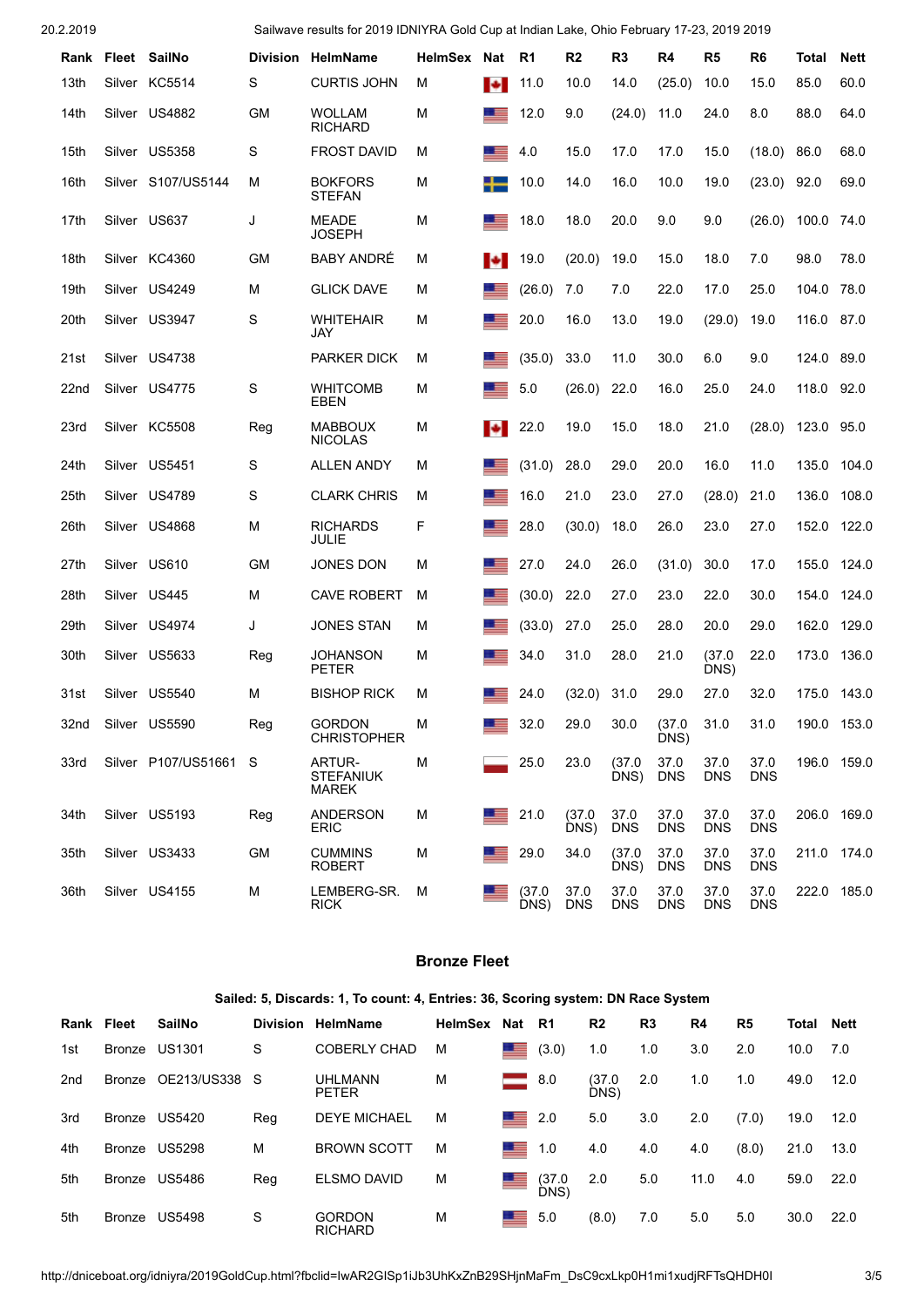|      | Rank Fleet   | <b>SailNo</b> |             | Division HelmName                              | HelmSex Nat |            | - R1           | R <sub>2</sub>     | R3                 | R4                 | R5                 | Total      | Nett        |
|------|--------------|---------------|-------------|------------------------------------------------|-------------|------------|----------------|--------------------|--------------------|--------------------|--------------------|------------|-------------|
| 7th  | Bronze       | KC5629        | Reg         | LAGRAVIERE<br><b>ROBIN</b>                     | м           | <b>E</b>   | (32.0)         | 3.0                | 20.0               | 7.0                | 3.0                | 65.0       | 33.0        |
| 8th  | Bronze       | Z25           | M           | <b>BACHELIN</b><br><b>PIERRE</b>               | М           | . .        | (14.0)         | 9.0                | 6.0                | 8.0                | 12.0               | 49.0       | 35.0        |
| 9th  |              | Bronze US5158 | м           | <b>BUSHEY JOHN</b>                             | м           |            | 10.0           | 13.0               | (15.0)             | 9.0                | 6.0                | 53.0       | 38.0        |
| 10th | Bronze       | <b>US1313</b> | М           | <b>RAST ROBERT</b>                             | м           | 三          | 6.0            | 6.0                | 14.0               | (18.0)             | 13.0               | 57.0       | 39.0        |
| 11th |              | Bronze US5478 | <b>GM</b>   | <b>GORITSKI JACK</b>                           | м           | ▝▀         | 7.0            | 10.0               | 12.0               | 12.0               | (17.0)             | 58.0       | 41.0        |
| 12th |              | Bronze US2360 | <b>GM</b>   | <b>JOHNS PETE</b>                              | м           | ÷          | 11.0           | 11.0               | 8.0                | 16.0               | (18.0)             | 64.0       | 46.0        |
| 13th |              | Bronze US2237 | М           | <b>STEWART MIKE</b>                            | м           |            | 15.0           | 15.0               | 9.0                | 10.0               | (19.0)             | 68.0       | 49.0        |
| 14th |              | Bronze US1277 | <b>GM</b>   | <b>BOWMAN HAL</b>                              | м           | 三          | 4.0            | (37.0<br>DNF)      | 17.0               | 6.0                | 22.0               | 86.0       | 49.0        |
| 15th |              | Bronze US1576 | S           | <b>JONES BRIAN</b>                             | М           | <u> =</u>  | 9.0            | 12.0               | (25.0)             | 14.0               | 16.0               | 76.0       | 51.0        |
| 16th |              | Bronze US5350 | S           | <b>TRUESDELL</b><br><b>PETER</b>               | М           |            | 12.0           | 16.0               | 10.0               | (17.0)             | 14.0               | 69.0       | 52.0        |
| 17th |              | Bronze KC5591 | Reg         | <b>WEBBER MIKE</b>                             | м           | ы          | (18.0)         | 18.0               | 11.0               | 13.0               | 11.0               | 71.0       | 53.0        |
| 18th |              | Bronze US4137 | М           | SMITH KEN                                      | м           |            | (21.0)         | 14.0               | 13.0               | 15.0               | 15.0               | 78.0       | 57.0        |
| 19th | Bronze       | <b>US5638</b> | Reg         | <b>BROWN STEVEN</b>                            | м           | ▁▆         | 17.0           | (22.0)             | 16.0               | 19.0               | 10.0               | 84.0       | 62.0        |
| 20th |              | Bronze US5573 | Reg         | <b>FOWLER NEAL</b>                             | М           | 三          | 13.0           | 7.0                | 28.0               | (29.0)             | 26.0               | 103.0      | 74.0        |
| 21st | Bronze       | <b>US65</b>   | <b>GM</b>   | <b>GRAY ROBERT</b>                             | M           | <u>est</u> | 19.0           | 19.0               | 18.0               | (23.0)             | 20.0               | 99.0       | 76.0        |
| 22nd |              | Bronze US5576 | М           | <b>GAUTHIER RAY</b>                            | м           | 一三         | 20.0           | 17.0               | 21.0               | 20.0               | (33.0)             | 111.0      | 78.0        |
| 23rd |              | Bronze US4925 | S           | VALENTINE<br><b>SCOTT</b>                      | М           | ▝▀         | 22.0           | 20.0               | 19.0               | 22.0               | (34.0)             | 117.0      | 83.0        |
| 24th | Bronze P71   |               | м           | <b>ZIOLKOWSKI</b><br><b>LESZEK</b>             | м           |            | 23.0           | 28.0               | (37.0)<br>DNS)     | 37.0<br><b>DNS</b> | 9.0                | 134.0      | 97.0        |
| 25th |              | Bronze KC5457 | м           | DUNCAN COLIN                                   | м           | ы          | (28.0)         | 25.0               | 22.0               | 24.0               | 27.0               | 126.0      | 98.0        |
| 26th |              | Bronze US5593 | S           | <b>WOLFF TOM</b>                               | M           |            | 24.0           | 21.0               | 24.0               | (30.0)             | 29.0               | 128.0      | 98.0        |
| 27th |              | Bronze US5397 | S           | <b>FIELDS RENEE</b><br>(N)                     | F           |            | 26.0           | (30.0)             | 27.0               | 21.0               | 24.0               | 128.0 98.0 |             |
| 28th |              | Bronze US3576 | Reg         | <b>JONES BRUCE</b><br>(N)                      | м           | 드          | (37.0)<br>DNS) | 31.0               | 23.0               | 27.0               | 25.0               |            | 143.0 106.0 |
| 29th |              | Bronze US5127 | $\mathbb S$ | <b>STEPHENS</b><br>HUGH (N)                    | M           |            | 25.0           | 24.0               | 30.0               | 28.0               | (31.0)             |            | 138.0 107.0 |
| 30th |              | Bronze US5479 | Reg         | <b>WILBRANDT</b><br>GRETCHEN (N)               | F           |            | (33.0)         | 23.0               | 32.0               | 25.0               | 28.0               |            | 141.0 108.0 |
| 31st |              | Bronze US4783 | Reg         | NICHOLAS RHEA<br>(N)                           | F           | <u>e e</u> | 27.0           | 29.0               | 29.0               | 32.0               | (37.0)<br>DNF)     |            | 154.0 117.0 |
| 32nd | Bronze US107 |               | м           | <b>KAISER HANK</b>                             | М           | ≡          | 29.0           | 32.0               | 26.0               | (33.0)             | 30.0               |            | 150.0 117.0 |
| 33rd |              | Bronze US5666 | S           | <b>MCGOWAN</b><br><b>PETER</b>                 | M           | 드          | 31.0           | 26.0               | (37.0)<br>DNS)     | 37.0<br><b>DNS</b> | 23.0               |            | 154.0 117.0 |
| 34th |              | Bronze US5512 | <b>GM</b>   | <b>STEINBAUM</b><br><b>FRED</b>                | M           | ÷          | 30.0           | 27.0               | 31.0               | 31.0               | (32.0)             |            | 151.0 119.0 |
| 35th |              | Bronze KC5493 | M           | <b>WYNNE</b><br><b>EDWARDS</b><br><b>ROBIN</b> | M           | H          | (37.0)<br>DNS) | 37.0<br><b>DNS</b> | 37.0<br><b>DNS</b> | 26.0               | 21.0               |            | 158.0 121.0 |
| 36th |              | Bronze US5470 | S           | DAWSON TOM                                     | M           | ≡          | 16.0           | (37.0)<br>DNF)     | 37.0<br><b>DNS</b> | 37.0<br><b>DNS</b> | 37.0<br><b>DNS</b> |            | 164.0 127.0 |

#### **Prizes**

### **Category Rank Competitor**

Gold Cup Trophy + Gold Cup 1st 1st Gold - POL - BURCZYNSKI MICHAL & M

Comm Jim Reading Trophy + Gold Fleet 2nd 1st Gold - POL - RADZKI JAREK & M